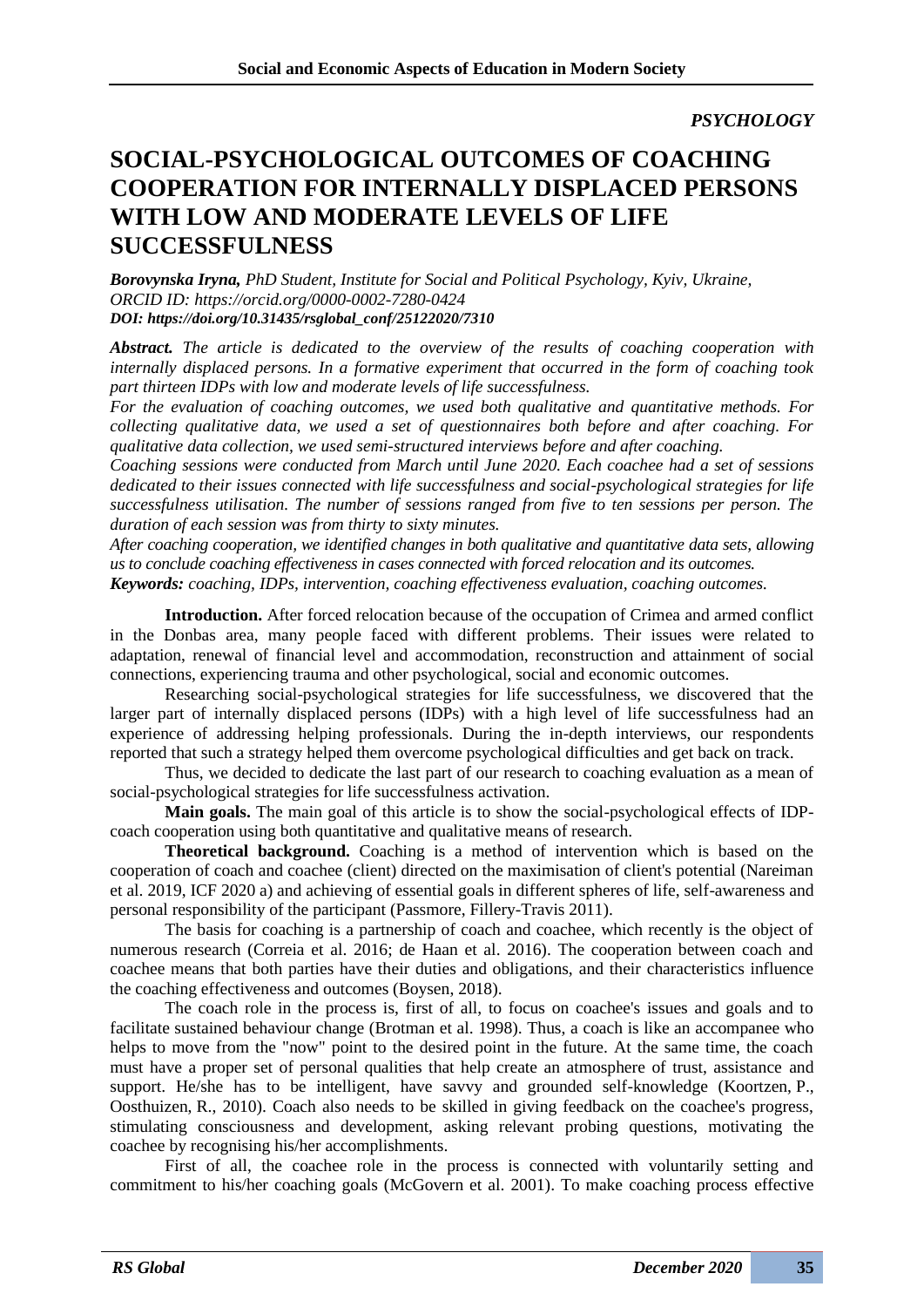coachee has to be fully present for each coaching session, complete his/her assignments between sessions, practice skills and behaviour needed for changes, consider professional coaching as an opportunity to take advantage of, take risks, (Stevens 2005) and try other strategies when needed.

As far as many IDPs are disoriented after relocation coaching could be considered as a mean of stabilisation and further development of strategies which will lead to the achievements in important life spheres.

In our previous work, we analysed unsuccessful IDPs' answers to understand what problems they usually face after forced relocation and how coaching could be applied to those problems solving. We divided all the obstacles into two main groups: intrapersonal and interpersonal. Intrapersonal set of problems are connected with personality (complexes and limiting beliefs, lack of self-confidence and self-esteem, incomprehension of own needs and interests, pessimism, inflexibility, lack of motivation and commitment, striving to escape difficulties and responsibility) and level of skills development (inability to set goals and imagine personal future, lack of planning and time-management skills; an inability to keep focus and to achieve results; an inability to overcome obstacles and difficulties; a lack of strategic thinking; an underestimation or an overestimation of one's resources (time, efforts, abilities). Intrapersonal problems are connected with the loss of habitual social environment and lack of communication after relocation, low level of communication skills, a psychological barrier connected with communication (for example, inability to ask for help), a lack of experience in forming new social environment, a lack of support, a lack of interest in other people or distrust.

As a mean of intervention, coaching could be applied to both groups of problems if a person is ready to be engaged in coaching cooperation and follow the conditions described above. Coaching could deal with typical behaviour patterns, reflection ability, invention and implementation of new behavioural strategies, overcoming limiting beliefs on both intrapersonal and interpersonal levels (Borovynska, 2020: 26)

**Methods.** As far as this research was a part of a bigger one connected with socialpsychological strategies for life successfulness of internally displaced persons, we involved in personal coaching 13 IDPs with low and moderate levels of life successfulness. Every participant had an opportunity to have from 5 to 10 personal coaching sessions. Before selecting people for personal coaching, we asked them to ground their need of coaching and write a list of themes (problems) that they would like to work on considering that the last ones should relate to life successfulness and social-psychological strategies for life successfulness. It was rather an important stage because the effectiveness of coaching, along with other factors depends on a person's engagement and interest. After selection, we signed up coaching contracts that included the main rules of cooperation, the list of topics we agreed to work on and the approximate dates of every session. As a sample, we used an agreement recommended by the International Coach Federation (ICF, 2020 b)

Coaching sessions for those people were free of charge. Firstly, because of their forced relocation experience and in some cases, inability to pay for coaching sessions secondly, because they agreed to take part in our research, to fill in all the needed forms before and after coaching, to be interviewed before and after coaching, and to use all those materials in our research.

All the work with IDPs were conducted from March to the beginning of June 2020.

Before and after coaching participants filled in forms which included several methodic directed on evaluation both intrapersonal and interpersonal characteristics:

- **Level of Life Successfulness.** We developed this questionnaire for evaluation of the level of life successfulness. It is a 39-items self-report survey that consists of questions related to six subscales which represent results in main life domains that were distinguished theoretically (Relationships with Close People, Leisure, Health, Personal Development, Social Environment, Financial-Professional Fulfillment), the scale of Social Desirability and scale which assess emotional state connected with respondents' life successfulness (Emotional Evaluation of Life Successfulness). The instrument is scored by summarizing responses for each of the seven subscales to understand the level of satisfaction with each life domain and by totaling scores of all the scales (except Social Desirability) to get the overall test result. Construct validity of the questionnaire is supported by internal consistency (alphas ranged from 0.65 to 0.85 for the seven subscales) and factor analysis showed that the six domains, as well as evaluation of emotional state, are empirically distinguishable from one another.

- **Communicative Social Competence** is a 100-items self-report survey which are placed in cyclic order. The questionnaire is directed on evaluating personal characteristics that help a person set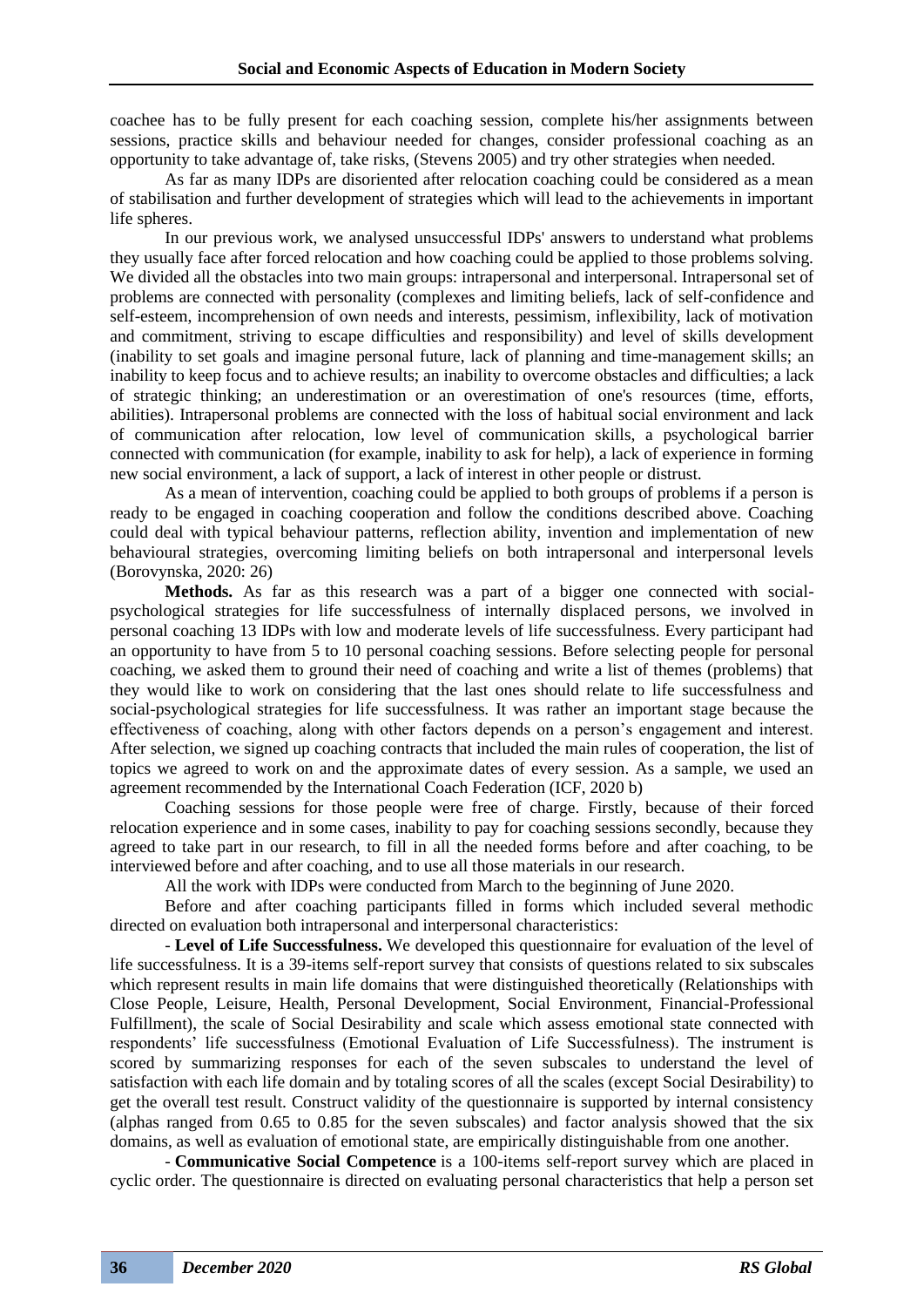and maintain productive contacts with other people. It consists of 8 scales (sociability, logical thinking, emotional resilience, carelessness, sensibility, independence, self-control, an inclination to antisocial behaviour) (Fetiskin, 2002: 99).

- **Personal competitive ability** is a bipolar self-report scale which consists of eleven statements. The technique is designed to evaluate the existent level of competitive ability, which is considered a form of interpersonal interaction under the condition of opposition towards individuals or groups achieving the same goals (Fetiskin, 2002: 82).

**- Motivation for achievement** is a questionnaire which helps to evaluate which aspiration to a greater extent defines a person's behaviour: a wish to achieve success or escape failure. (Fetiskin, 2002: 74).

**- Diagnostic of manipulative attitude** defines the extent of a person's inclination to express a manipulative attitude towards others (Fetiskin, 2002: 192).

**- Perceptional evaluation of stress resistance** is a technique directed on an evaluation of the type of stress resistance. There are two types of stress-resistance A (behaviour oriented on success and life achievements, permanent readiness to act, to compete, to achieve regardless circumstances. This type is identified as stress-sensitive) and B (non-aggressive, rational, non-emotional. This type is considered as stress-resistant) (Fetiskin, 2002: 175).

**- Self-evaluation of ontogenetic reflection level** is directed on evaluating reflection level, which includes analysis of past mistakes, successful and unsuccessful life experience (Fetiskin, 2002: 171).

**- Goal. Mean. Result** this questionnaire is directed on the research of action structure peculiarities. Any action could be considered as such that consists of three sequentially rotating components. This technique serves to define personal peculiarities connected with action planning, using means for achievement and result evaluation (Malkina-Pykh, 2005).

For a collection of qualitative data connected with evaluation of participants' state "before" and "after" coaching, we used semi-structured interviews which were audio or video recorded and then transcribed verbatim.

All the interviews were held at a suitable for a respondent time both personally and via online applications for video calls, such as Skype, Viber, Zoom, et cetera. Such an approach was used because some of the respondents were in other from Kyiv territories of Ukraine, and some of them were limited with time and were not able to meet personally.

**For evaluation of "before"** state, we used the next set of questions: *Do you consider yourself a successful person? What does life successfulness mean for you? Do you utilize one of these strategies for success achievement: Support of Close People, Addressing Helping Professions Specialists, Sample Actions, Cooperation with Other People, Integration into Community, Using of Other People (manipulative behaviour), Actions Regardless Circumstances. How do you use those strategies? What are your expectations about our cooperation? What topics do you want to consider during our cooperation? What result should bring solving of those issues? If to imagine that this is our last meeting after coaching, what has changed?* 

**For evaluation of "after" state and coaching outcomes**, we used the next blocks of questions: *Has something changed in the evaluation of yourself as successful in life after coaching? How do you consider life successfulness now? What is it for you now? What has changed in your utilization of social-psychological strategies for life successfulness? Have your needs been satisfied during the coaching? How have those needs been satisfied? What new skills and knowledge have you achieved? Have you felt changes in the next categories: self-understanding, self-confidence, selfefficacy, self-regulation, communication?*

According to ICF standards, we conducted coaching sessions no frequently than once a week or two weeks. The sessions' duration was from 30 to 60 minutes; the average time was about 45 minutes. Between sessions, coachees usually had tasks connected with the session's topic and/or decisions taken during the session. Every coachee has his/her list of issues and topics that have limited influence on concrete factors from one side, but from the other side was individualised, aligned with ICF standards, and directed on achieving participants' personal goals.

**Results and discussion.** To evaluate results of coaching cooperation we first of all conducted comparative analysis of quantitative data. We used Student's t-test for linked samples and identified significant difference in the next scales: Social desirability  $(t=2,645, p=0,021)$ , Relationships with Close People (t=-2,755, p=0,017), Leisure (t=-2,739, p=0,018), Life successfulness (overall test result) (t=-2,536, p=0,026), Factor P(t=2,359, p=0,036), Reflection (t=2,214, p=0,047), Stress resistance (t=3,696, p=0,003).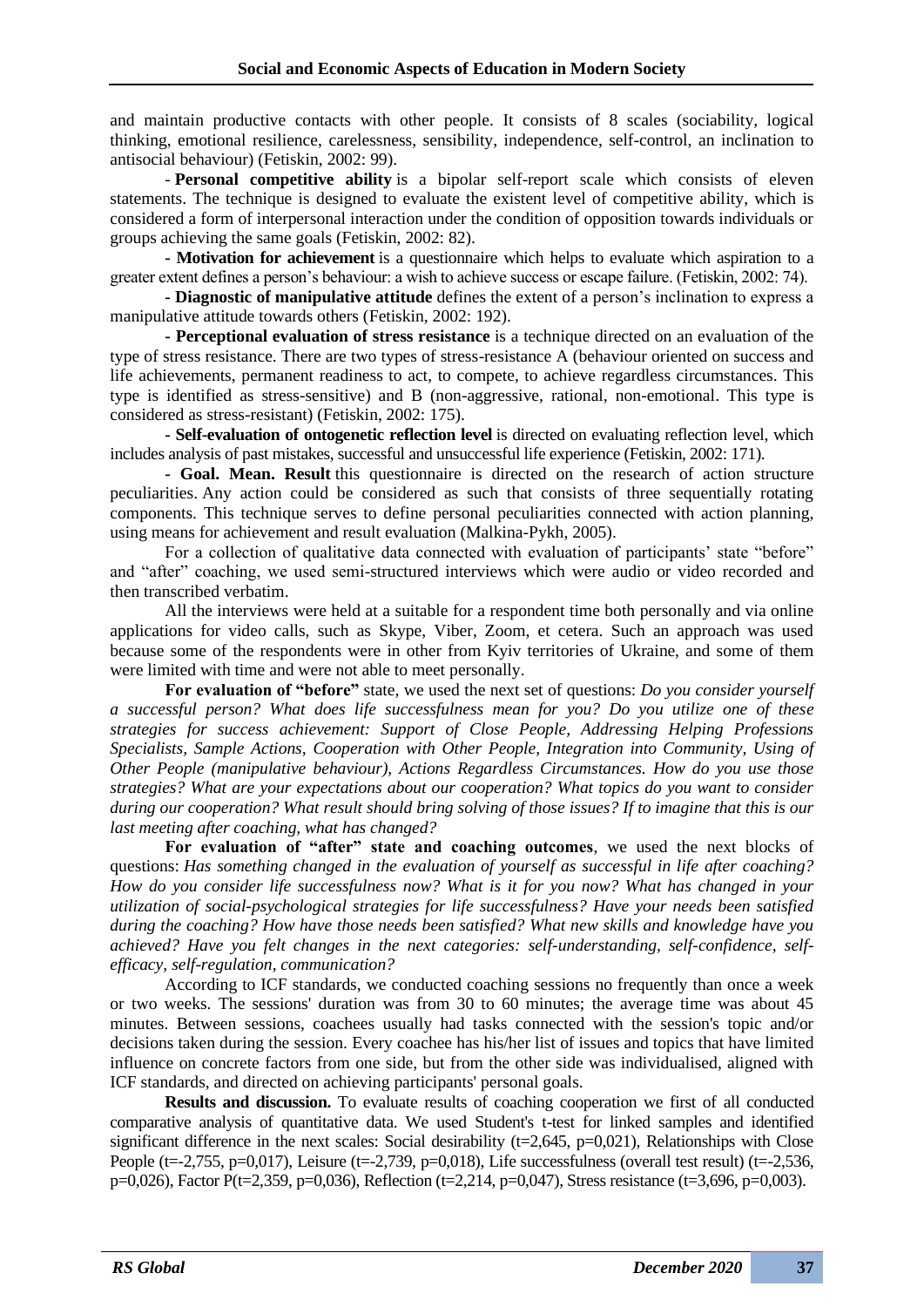As we can see, some of the results have a negative value (Relationships with Close People, Leisure, Life successfulness). Some results have a positive value of t-Student (Social desirability, Factor P, Reflection, Stress resistance). This peculiarity is connected with the system of scoring in different surveys. Those scales which showed negative values of t-Student are calculated with an increase in figures when a marker is improved, those which have positive values of t-Student show progress when figures are decreased. Thus, all the rates in evaluated scales were improved.

For perception convenience, we divided all rates into groups following the scoring system and showed a contrast of means before and after coaching in two diagrams.



*Diagram 1: the growth of values after coaching*

As we can see, the overall result of life successfulness increases after coaching cooperation. We can suggest that growth occurs due to the improvement of relations with close people and leisure scales. Maybe there is a growth of other scales, but they are not statistically significant. Thus, we can say that coaching could be considered as one of the means for life successfulness increase.



*Diagram 2: the decrease of values after coaching*

From the diagram above we can see a decrease of Social desirability scale that means that after coaching tendency to give social welcomed answers goes down. In our view, such results are connected with other indicator shows in this diagram. It is an ability for reflection. The scores are decreased, which means that the ability to reflect rises. When a person is self-aware, when he/she can adequately evaluate own success and failures, when he/she knows their needs, the social approval is not needed to such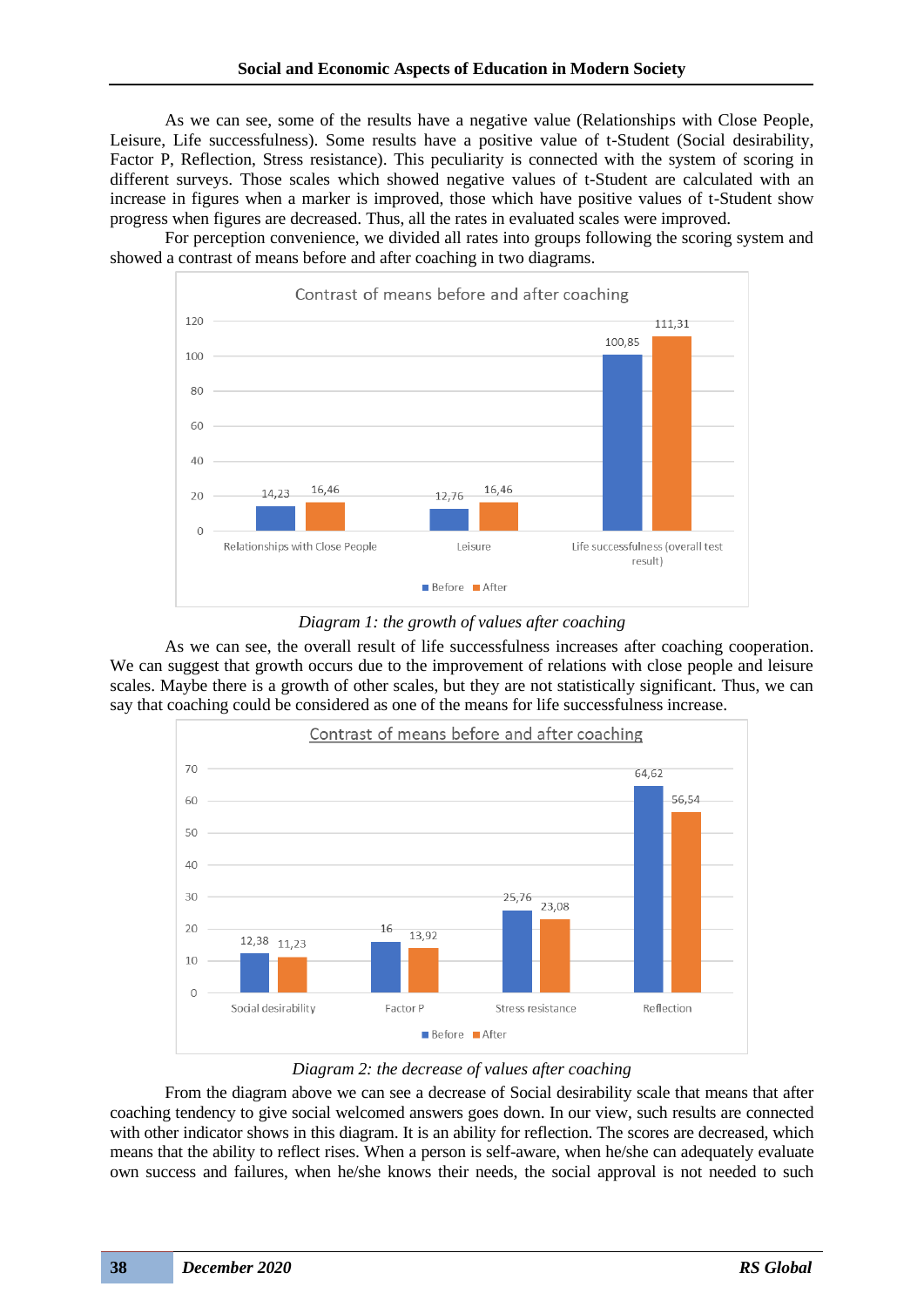extent as it needed before. Factor P in communicative social competence test is responsible for the inclination to antisocial behaviour: the higher scores, the higher inclination to antisocial behaviour. As we can see from the diagram Factor P also decreases that means that after coaching participants are more likely to manifest pro-social behaviour, which, according to our previous research is typical for IDPs with a high level of life successfulness. One more scale that we see in the diagram is Stress-resistance, whose figures also go down after coaching, which means that stress-resistance increases.

In parallel with the quantitative evaluation of the results of coaching cooperation, we conducted the qualitative evaluation. The first category which we took for analysis was a category of "Life successfulness". We asked participants "What has changed in your understanding (feeling) of life successfulness after coaching?"

Five out of thirteen respondents gave more **concrete and structured responses about their understanding of life successfulness** in comparison to the responses before coaching:

*Coachee\_2: "Life successfulness is my realisation in every sphere of life according to the Life balance circle: personal relations, health, relations with kids, friendship and work."*

*Coachee\_7: "It is achieving a certain level in all spheres. It is my personal development, family life, ˂...˃ professional, undoubtedly, and ˂...˃ financially-material.*

One respondent reported that **the parameters of success evaluation have changed** after coaching.

*Coachee\_8: "I feel successfulness on physical and psychological levels. I feel happy, and it means that I am successful."*

Several participants reported changes in their feeling of life successfulness because of their **actions connected with goal setting and understanding of their needs.**

*Coachee\_4: "The meaningfulness in goal and task setting appeared. ˂...˃when you act more conscious, undoubtedly, you feel yourself more successfully."*

*Coachee\_6: "˂...˃, I found a concrete goal in my life and even the way I need to follow to achieve this goal."*

One participant reported that after coaching, she became more confident that she is successful, because of **the feeling that any aim is reachable has appeared.**

*Coachee\_3: "My feeling has changed. I start to see any aim more confidently and understand that it is achievable."*

Some more participants reported about the growth of their life successfulness level because of the **realisation of their mistakes or understanding what kept them from success achieving.**

*Coachee\_5: "˂...˃, I figured out those points that kept me from achieving that level of successfulness that I want."*

*Coachee\_8: ˂...˃ I just have not wrapped up things connected with sales. I have not done some moments, especially haven not worked out enough such things like the target audience, and its requests."*

Only one respondent reported that nothing has changed after coaching. However, there are several reasons. First, his request was connected with the launching of a business connected with service provision. Our cooperation started in March 2020 when the lockdown was provided in many countries because of COVID-19. Thus such business launching was restricted. The second reason was related to coachee's unreadiness for coaching cooperation. It was one of two cases when participants declared their readiness for coaching but were not ready for it in reality. They did not understand their real needs and waited that someone else would put efforts for their goals' achievement. Despite this, later during the post-coaching interviews, they reported some tiny results in some spheres.

The second category of our analysis was related to **changes in social-psychological strategies for life successfulness.**

Support of Close People

Four persons reported changes for the better.

*Coachee\_4: "changed for better because from one side, I started to request their (close people) support. From the other side, I feel it (support) more clearly."*

*Coachee\_5: "for two last weeks, I started to use this strategy more often and engage my close people. ˂...˃it seems that yes, it helps me more now."*

*Coachee\_10: "Yes, they (close people) are more engaged in comparison with the coaching beginning."*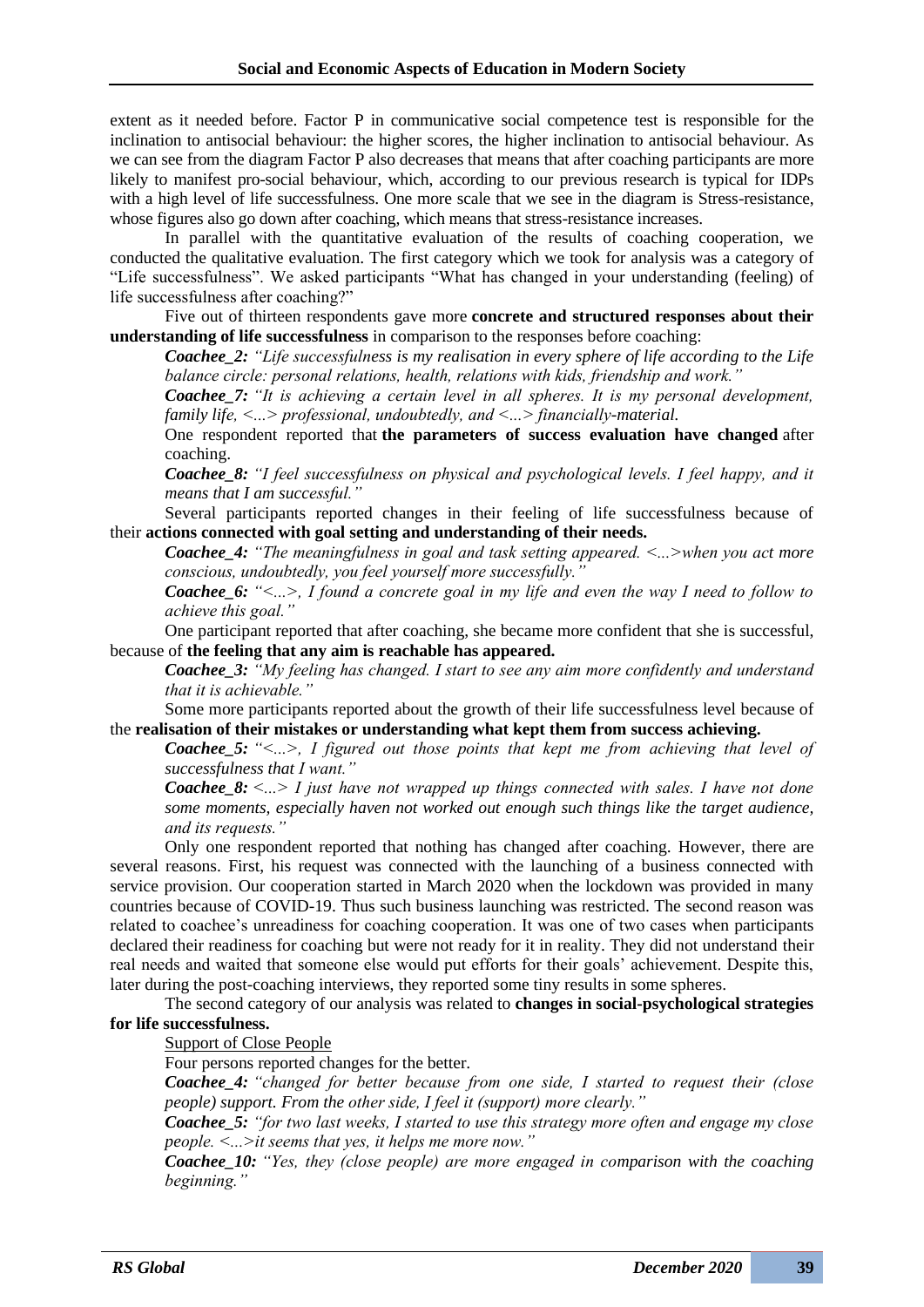*Coachee\_13: «I started to say to my boyfriend what support I need. So, yes, there are changes."*

Four persons reported that they changed their perception of this strategy. Two of them told that they re-evaluate support of close people another two others started to lean more on themselves.

*Coachee\_6: "I became another person in the question of the support perception, which is provided by my relatives."*

*Coachee\_12: "I realised that support could be not only financial or material but also psychological, moral."*

*Coachee\_8: "Yes, support is important, but you need to count on yourself more."*

*Coachee\_11: "I think that I need it less now. Now I have more confidence in my force and in that what I can do."*

Four respondents reported that nothing has changed in this strategy. One person reported that she had support during the coaching cooperation.

Addressing Helping Professionals. Four out of thirteen respondents experienced helping professional addressing and reported that nothing has changed in evaluating or utilisation this strategy. *Coachee\_1: "This is a valid strategy. I used it before and going to use in the future".*

*Coachee\_5: "Nothing has changed it his strategy, because I always thought that it helps." Coachee\_7: "I thought so before, and now I think the same. You cannot (understand yourself) without an attendant, without professional."*

Other nine respondents who did not experience addressing helping specialists or had contradictory impression reported that this is a good strategy and that they are happy to use it.

**Coachee\_3:** "*˂...˃I really realised that this is important. ˂...˃ I experienced how it works and how much it gives force. It is really needed."*

*Coachee\_4: "I recognise those professions, and I am ready to address them. It makes sense." Coachee\_6: "After addressing you, I felt on myself what is a professional approach and what* 

*is aware in his/her sphere professional. ˂...˃ I am impressed by how it influenced on me." Coachee\_8: "˂...˃ in our case I got a positive experience. It is really so. I put my brains in* 

*order. So, I consider (this strategy) positively."*

*Coachee\_9: "Now I clearly see what I need to do and how to act."*

*Coachee\_10: 'Coaching is what I need!"*

*Coachee\_11:" Yes, yes (this strategy is effective). It was always a view from another angle much fresher. Furthermore, I understood that I missed such a strategy."*

*Coachee\_12: "I ensured that good professional is a genuinely excellent resource in solving personal issues. He/she helps to make an order and find a solution in different situations."*

*Coachee\_13: "On our experience, I realised that this strategy is 100% viable."*

Sample Actions. This strategy is very interesting for analysis because it is one of the most contradictory. Most people consider sample actions as something terrible and prefer to show individualism and creativity. However, considering this strategy as appliable for a situation where you do routine actions or there already are good and checked ways of results' achievement, it is more than viable. In such cases, it saves time and efforts.

After the coaching, four people, who reported before that they do not use this strategy, said about changes (positive perception of this strategy).

*Coachee\_1: "If to consider you as a sample when you showed different possible reactions on the situation, I can say yes (this strategy could be utilised).*

*Coachee\_3: "Sample actions – yes (it could be a good strategy) if you have a worthy sample. But blind copying – no."*

*Coachee 5: "Sometimes I use such things*  $\lt...$  *but mostly lean on my methods."* 

*Coachee 6: "If under sample actions, consider repeating after teacher*  $\lt$ *...* that is what I am *driving at."*

Two participants said that they somehow reconsidered this strategy.

*Coachee\_10: "It worth focusing on it, because, really, we develop schemes for some work. Thus it could be appliable".*

*Coachee\_11: "when we are talking about routine actions naturally they are made according to the sample ˂...˃ in the moments of making a choice or decision ˂...˃ I more dive in realisation what is suitable now and what is needed to be done."*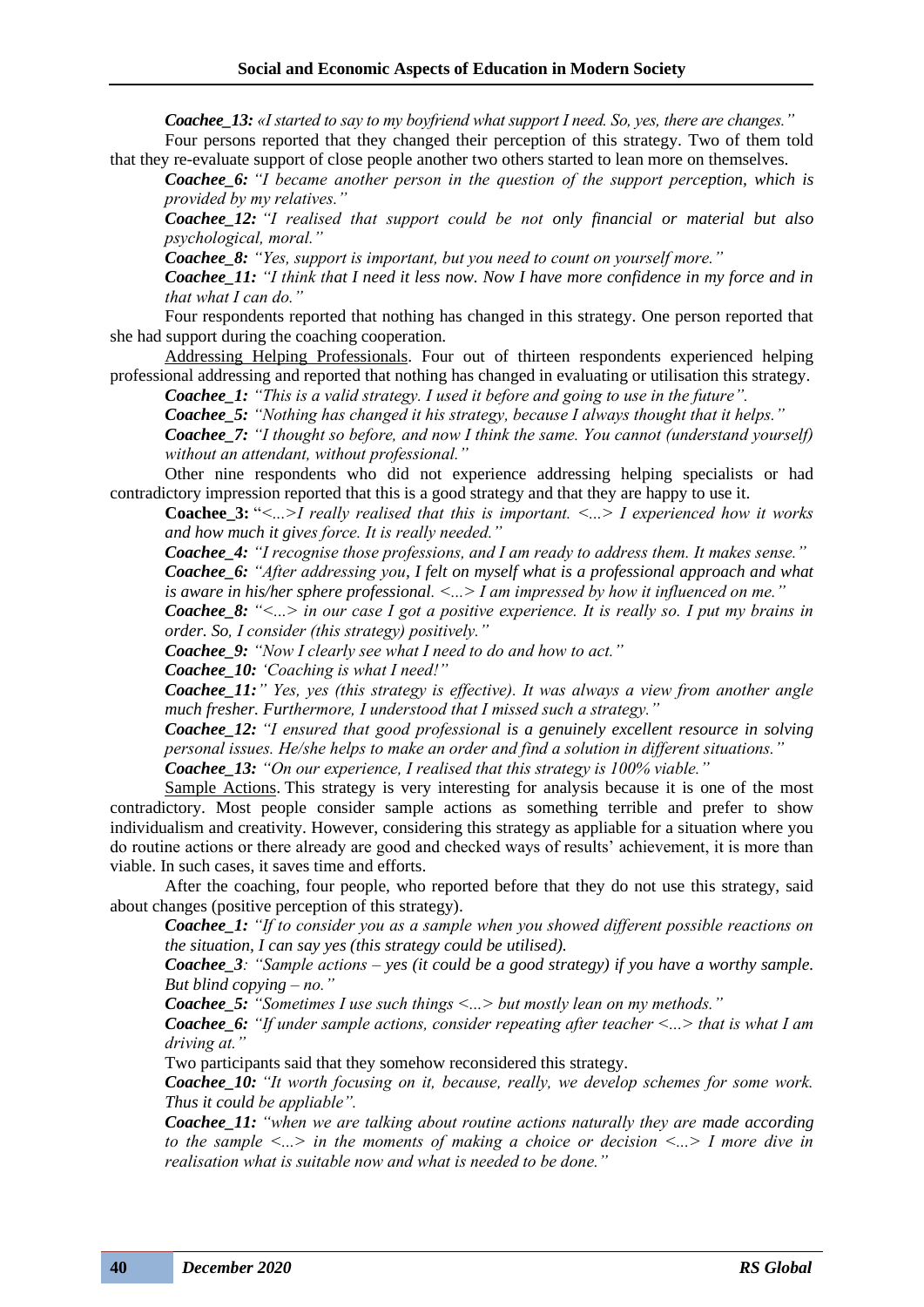Three people said that they used this strategy before and are going to use it in the future. Four participants reported that this strategy is not natural for them and that they will not use it in the future.

Cooperation with Others.

Seven participants out of thirteen reported that their cooperation with others has changed for the better.

*Coachee\_1: "I can cooperate when it is needed. However, recently I try more to take into attention my interests."*

In the case of **coachee** 1, it could seem that there are negative changes because he started to pay more attention to his own needs which are not very good for cooperation. Nevertheless, if considering the whole context, it will be evident that such changes are positive, because before respondent tried to do everything for others, forgetting about own interests and needs.

*Coachee\_2: "Yes, I have it now. My friend is developing her project now, and I cooperate with her." Coachee\_4: "It has changed. ˂...˃Your example of attentive and thoughtful listening helps me a lot. I try to use it with colleagues."*

*Coachee\_7: "The role of cooperation has grown. I even consider my pupils as partners, not like an object or subject whom I teach. ˂...˃ I ensured that now only teamwork could bring result."*

*Coachee 10: "It becomes better.*  $\lt ... \gt I$  *started to pay more attention to it. It is Everything thanks to you and coaching."*

*Coachee\_11: "There was an increase in communication with others. ˂...˃ The importance and value of conversations appeared."*

*Coachee\_12: "Our mutual work, those situations which we considered and solutions which*  we found showed that cooperation could appear in very unexpected places. I think that *cooperation is a background for any business."*

Another five respondents said they successfully utilised cooperation before, and nothing changed in this strategy after coaching. One participant reported that he does not see a need for cooperation now.

Integration into Community. The most number of respondents answered that nothing has changed in the strategy of integration. One of the reasons is that coaching was provided during the lockdown, and there were no opportunities for any meetings or gathering of people. Everything (even parks) were closed. Many respondents said that they considered this strategy as viable and will address it after lockdown finishing.

*Coachee\_11:* "Now I have more readiness to integrate.  $\lt ...$  but now it is not a proper time *for integration. Not all are ready to meet and to communicate."*

Only one participant reported progress in this strategy utilisation.

*Coachee\_10: "I am trying to integrate into neighbour's community. I got acquainted with one very positive lady. And together we go to the forest to collect herbs and mushrooms."*

Using of Other People (manipulative behaviour). This is the second controversial strategy. Some respondents changed their mind from its utilisation towards cooperation after coaching.

*Coachee\_5: "It works on short distances. ˂...˃ if you want a long-term cooperation with others you need to use "win-win" strategy.*

*Coachee\_7: "There are changes. You cannot achieve a lot utilising manipulation in a longterm. Maybe you can use some elements, but you should be directed on cooperation."*

*Coachee\_12: "I am more sympathetic to cooperation."*

*Coachee\_13: "I am leaning towards mutually beneficial cooperation."*

Other participants, especially managers, confessed that they consider this strategy effective when working with employees.

*Coachee\_4: "The manager's role makes me use other people ˂...˃because I as a manager need to achieve a result.*  $\langle ... \rangle$  *I cannot say that it is with negative connotation*  $\langle ... \rangle$  when *I see that person is not ready to understand what I want ˂...˃I just assign step-by-step tasks which bring to my goal and performer could not see the whole aim."*

*Coachee\_8: "someone always uses us, and we use others when we become employers. It is a common strategy "employer-employee."*

*Coachee\_10: "It was, it is, and it will be. I am saying frankly."*

Five from thirteen respondents answered that nothing has changed in "Using other people" strategy utilisation after coaching cooperation. One coachee decided to avoid this strategy after coaching.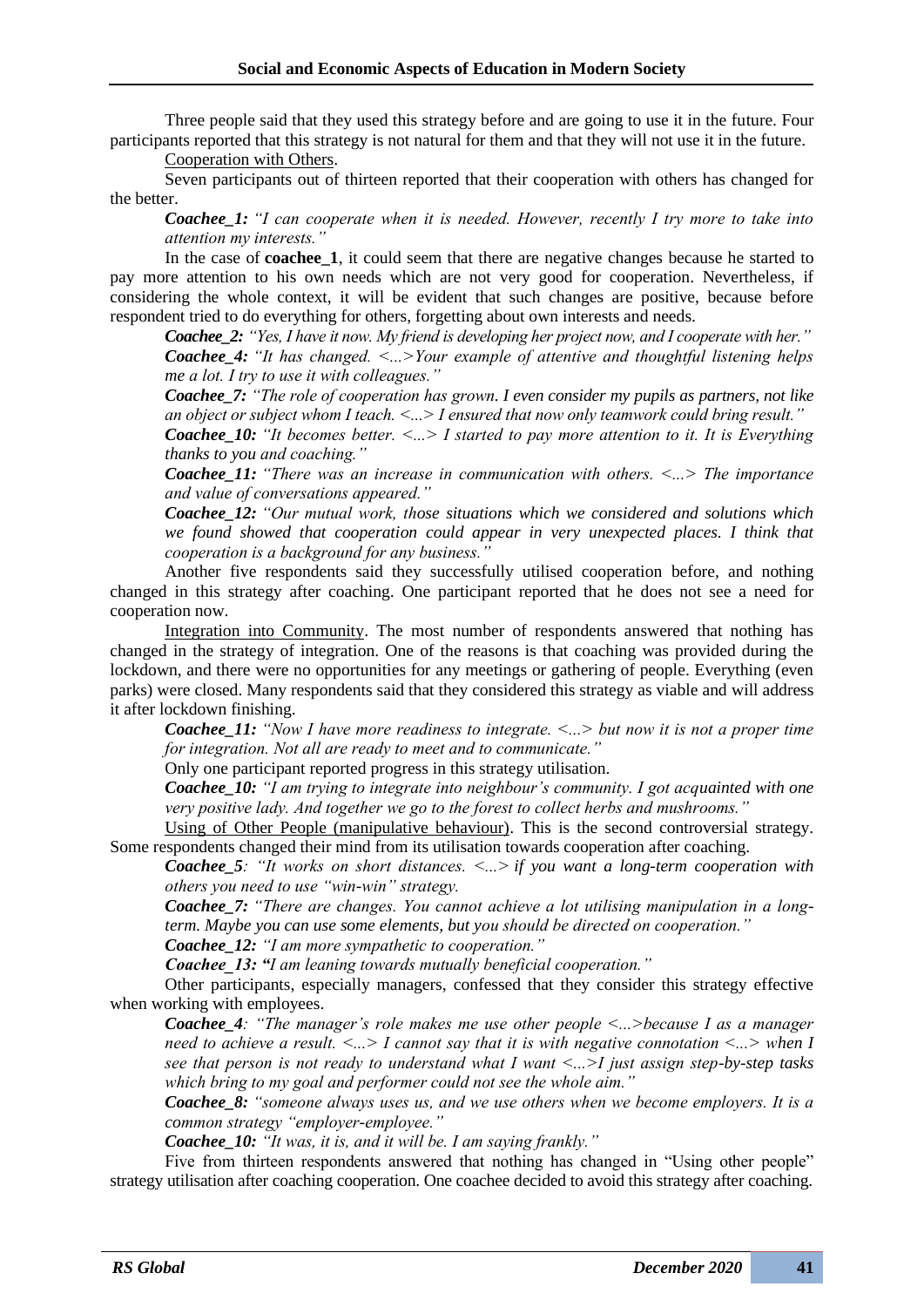Actions Regardless Circumstances. Five out of thirteen participants reported that nothing has changed in this strategy. Another for respondents said that they realised that this strategy is viable. However, most of them were leaning towards the thought that a person should act regardless of internal obstacles rather than external.

*Coachee\_5: "After our coaching sessions, I would like to prove that I can."*

*Coachee\_6: "I consider it as action regardless circumstances – when I did not have time when I got tired at work ˂...˃, but despite this, I dedicated some time to what is important for me."*

*Coachee\_10: "Maybe I started to act a little bit regardless of my limiting believes. Sometimes I say to myself: "You have to do it, and after you will see such a good result."*

*Coachee\_13: "I realised that sometimes you need to be patient, you need to overcome yourself to achieve a result. Thus, actions regardless of your laziness, could be viable."*

One responded said that certain conditions should be considered while acting in such a way because sometimes you could not see your own mistakes or inefficacy.

*Coachee\_8: "You can act regardless of circumstances but with certain conditions. I was acting regardless views of my environment for two years, but our coaching cooperation showed some moments where I did not perfect."*

One participant responded that she does not want to act against something because it takes much energy.

*Coachee 7: "I do not want to act against anything*  $\lt ...$  *<i>inis is unjustified energy consumption."* 

The third and the last sector where we can observe social-psychological outcomes of coaching cooperation could be found in such categories as the satisfaction of coaching request, knowledge and skills, self-understanding, self-confidence, self-efficacy, self-regulation, communication.

**The satisfaction of coaching request.** Six out of thirteen respondents answered that their needs were totally satisfied during coaching cooperation.

*Coachee\_3: They were satisfied as needed. I started to analyse more. I made notes, and then looked them through I realised that I needed to work with you and really look from another side. ˂...˃ Those needs were satisfied...*

*Coachee\_4: Yes. The experience itself was new for me, and I did not know what to expect, but I got a positive result.*

**Coachee\_5:** *I understood coaching practice and its benefits, and I got certain results which are very important and useful for me.*

*Coachee\_7: I think yes.*

*Coachee\_11: I could say that my tiny request was satisfied.*

*Coachee\_13: Yes, my needs were satisfied.*

Three respondents said that coaching cooperation exceeded their expectations, and they got even more than they planned.

*Coachee\_6: It was more than just satisfaction. I had totally disorientation, disorganisation and disproportion of my time spending ˂...˃ cooperating with you, I started to notice that life is not passing by anymore.*

*Coachee\_8: Yes, totally and even more.*

*Coachee\_12: My needs were totally satisfied. Except for business issues, we also considered topics connected with motivation, planning, relations et cetera. Thus, I can tell that I was 200% satisfied.*

Three participants reported partial satisfaction of their requests. The reasons for such an answer were different. One respondent said that his solving of his request needs time and participation of other people. Another one confessed that she has problems with request satisfaction. By the way, this respondent is one of two who were not ready for coaching cooperation and had false expectations towards it. The third respondent explained that a person could never be 100% satisfied and evaluated her coaching request satisfaction for 80%.

*Coachee\_1: the need itself was not satisfied. However, it does not depend on you or me; it depends on other people. If to consider a need in information, patterns or other views on the problem, it was satisfied.*

*Coachee\_2: I have another problem – my needs identification. I have problems with requests. Nevertheless, if during the coaching there was a question it was solved.*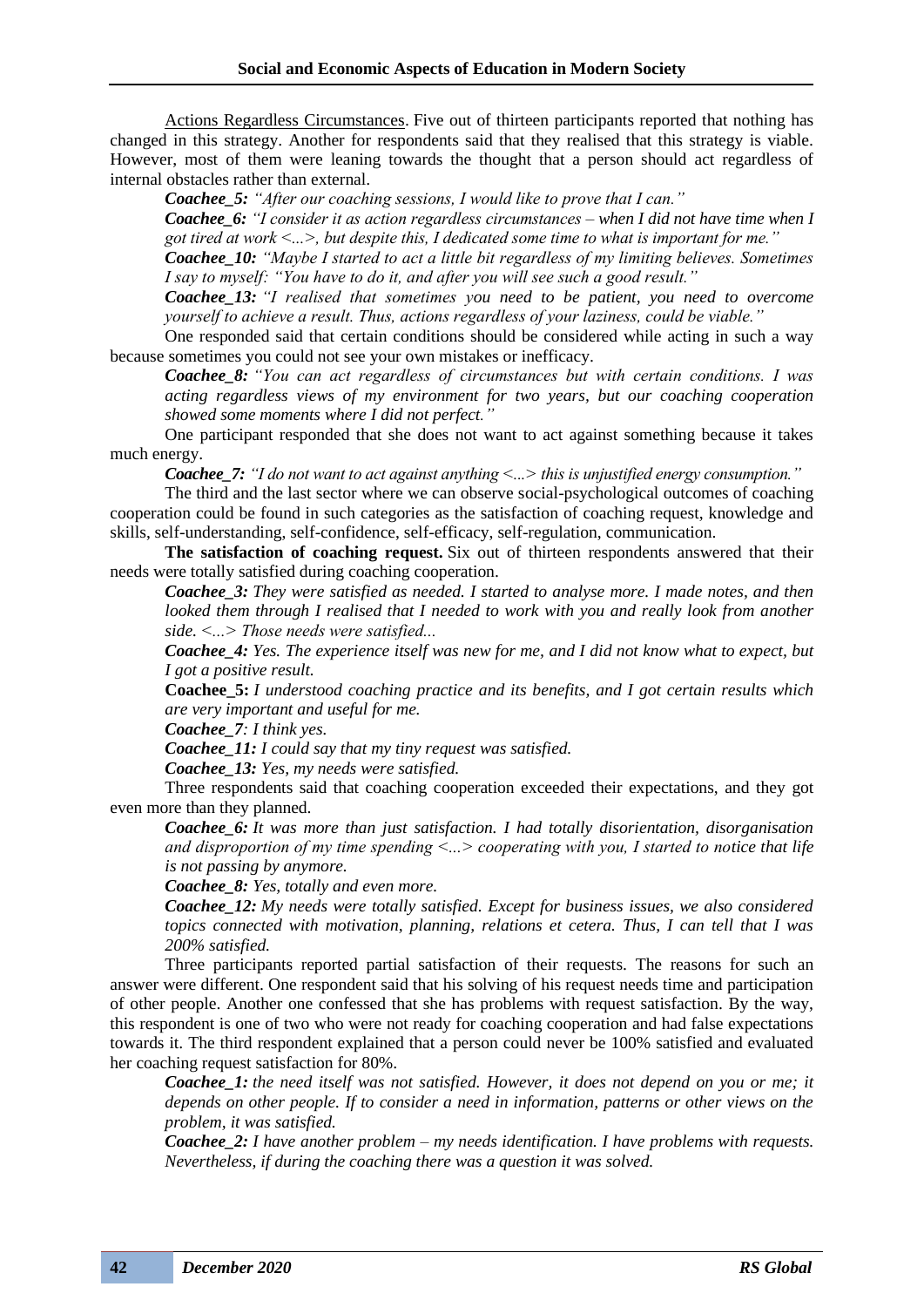*Coachee\_10: Globally saying, if not you, I never could promote as far as I did. In percentage terms, it is 80% because human never could be 100% satisfied. However, there was a huge step forward.*

Only one person reported the absence of results. Such answer could be explained with two reasons: the first one is that this coachee was not ready for coaching cooperation, second – the request was connected with own business launch, and as far as our coaching cooperation occurred at the time of COVID-19 lockdown there was no opportunity to implement steps designed during coaching sessions (for example, firm registration, meeting potential clients and site assessment)

*Coachee\_9: It is hard to say. There are no results yet.*

**Knowledge and skills.** All participants reported acquiring new skills and knowledge, even those who had not the satisfaction of coaching request or had partially satisfaction. Among the skills are skills of analysis, situation evaluation and different decisions search.

*Coachee\_3: The skill of analysis ˂...˃everyday needed life skill. That what I gained.*

*Coachee\_12: Skills of planning and new decisions search.*

*Coachee\_4: Yes, this diversified view on a situation when you look at two sides, what could happen and what could not if I will or will not do.*

Some respondents reported gaining communication skills:

*Coachee\_1: I got skills (patterns) of communication.*

*Coachee\_7: Skill to consider everyone as a partner of cooperation and from the view of partnership.*

Some participants reported the appearance of skill to be a coach to oneself and use all those techniques provided during the coaching cooperation.

*Coachee\_10: All those techniques which you gave me I periodically use.*

*Coachee\_13: The primary skill is to observe a situation from different angles. To ask myself questions which will help me to find a decision.*

Several respondents reported about the attainment of new knowledge about themselves or the topic of their concern.

*Coachee\_2: (I got) some technical knowledge connected with Facebook.*

**Coachee\_5:** *˂...˃ I defined what keeps me from getting success.*

**Coachee\_6:** *˂...˃procrastination is not so scared. I do not waste time now at all. ˂...˃understanding what I want. It is much easier now to identify my needs*.

*Coachee\_8:*  $\leq$ *...*>Now I know what I do not know. Now I know where to dig, where to search. *˂...˃Now I started Instagram advertisement course.*

*Coachee\_9: I depicted the image of what I need to do, and I will do it.*

*Coachee\_11: (I understood) that it is useful to discuss a situation with someone else.*

The improvement of **self-understanding** reported twelve participants out of thirteen. Only one respondent (who were not ready for coaching and whose request was connected with the launch of his own business, which was impossible because of the lockdown start) reported the absence of selfunderstanding changes.

*Coachee\_8: I think it was improved. I managed it. I needed support which you provided me.*

*Coachee\_11: You asked me questions – directed or such that made me think. ˂...˃and you launch processes for self-research. Any research brings results.*

The increase of **self-confidence** reported nine respondents out of thirteen. Three participants said that they still need improvement or work on self-confidence. One person reported the absence of changes.

*Coachee\_3: Self-confidence came. It changed dramatically. Self-examination became very useful. I started to think more.*

*Coachee 5: It changed because I understood that I keep me from achieving results.*  $\lt ... \gt it$ *means that if I would not handicap myself, I could become more successful.*

**Self-efficacy.** Six out of thirteen participants reported the improvement in such a sphere as self-efficacy after coaching cooperation.

*Coachee\_8: I could say that it increased ˂...˃ We highlighted those goals which I need to achieve. If you remember, to enhance competency in certain moments. Thus, I think that selfefficacy definitely increased because we worked through my weak moments and set the goals.*

*Coachee\_11: I think that with self-efficacy – yes. At least now there exist many things which are performed day by day in household and professional spheres*.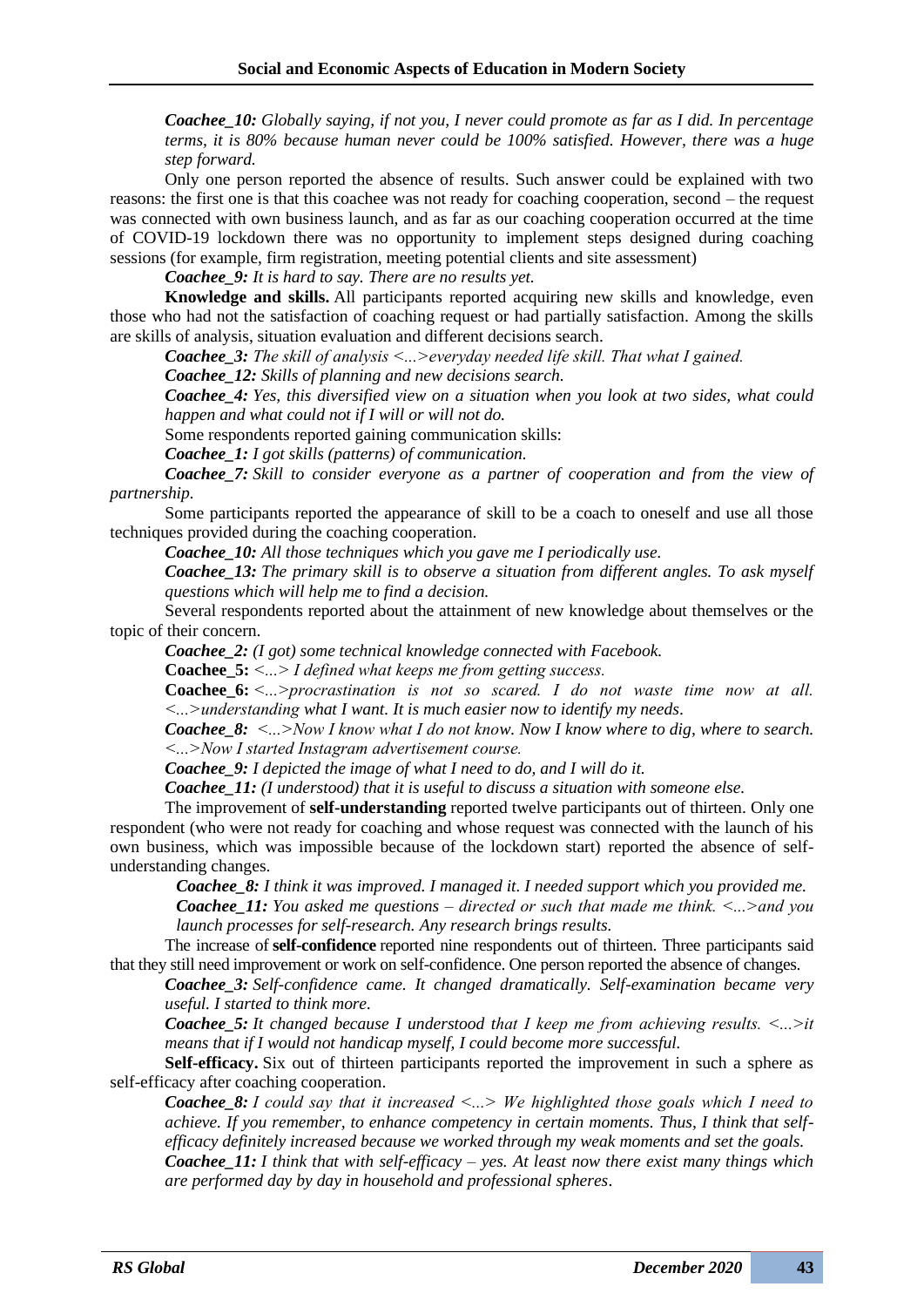Four respondents said that there are some changes, but self-efficacy still need further improvement.

*Coachee\_10: Here, I have gaps, of course. It enhanced by 40%. However, I need to work on it.*

Three persons reported no changes in self-efficacy or said that it is hard to answer now. One of them said that it does not depend on coaching.

*Coachee\_1: it does not depend on coaching. When you beat head against the wall sooner or later the question "Is it any good doing it?" occurs.*

The increase of **self-regulation** reported ten out of thirteen participants. Three participants marked no changes in self-regulation. Two of them were those who were not ready for coaching.

*Coachee\_1: It (self-regulation) became better. I do not blow up immediately anymore.*

*Coachee\_5: I think that it (self-regulation) became better judging what was happening during the quarantine and how it could occur without coaching sessions.*

*Coachee\_10: Yes. Very good - 70-80%.*

The last sub-category changes in which we asked our participants to evaluate was a subcategory of communication. Ten out of thirteen respondents reported an increase in communication skills after coaching. Other three respondents reported no communication skills changes because of the absence of opportunity to communicate face to face (lockdown), the absence of request and work on communication subject, and the absence of problems connected with communication.

*Coachee\_4: (coaching) helped. I had a very tough conversation with my family and I the credit goes to coaching as well.*

*Coachee\_8: Yes, it definitely changed for better and even showed a particular result.*

*Coachee\_12: There is an enhancement because our interaction showed me how to communicate effectively with others.*

As we can see from this research coaching cooperation has outcomes for IDPs on both intrapersonal and interpersonal levels which is proved with analysis of quantitative and qualitative data. However, there is a matter of discussion. First of all, we can notice that at least two of thirteen participants were not ready for coaching cooperation. What of course, minimised the coaching outcomes. Maybe for dealing with this situation except the grounding of participation from coachees, there should also be a socialisation in method session. From our perspective, such an approach could decrease false expectations and give additional engagement from the very beginning. Secondly, maybe it will be useful to mix coaching with some other (more structured) methods that will influence definite scales and forecast results and make it more precise. Thirdly, coaching sessions were conducted during the lockdown due to the COVID-19 pandemic situation. This factor, in our view, influenced coaching results. Participants also mention this influence.

**Conclusions.** Coach-IDP cooperation itself could be useful for coachee's development of social skills because in such case coach could be considered as a role model. Furthermore, even from such interaction, coachee could take some references for the building of benefiting relationships that are a background for utilising of social-psychological strategies for life successfulness.

Coaching could deal with both intrapersonal and interpersonal issues. The results of the quantitative analysis showed a significant level of difference in "before" and "after" levels of such scales as Social Desirability, Relationships with Close People, Leisure, Live Successfulness (overall test result), Factor P (inclination towards antisocial behaviour), Reflection, Stress-resistance. In every case, we see enhancement of the situation, but due to the scoring systems of different scales in some cases, we observed an increase of values and in some cases, a decrease of values. Qualitative results to our mind correlate with quantitative and are a good base for explaining changes that occurred during coaching cooperation. First of all, we see the concretisation of life successfulness understanding after coaching. Secondly, we see changes in social-psychological strategies for life successfulness understanding and utilisation. Thirdly, we can see that coaching requests were totally or partially satisfied in most cases. Fourthly, we see changes in such categories as gaining knowledge and skills, increasing self-understanding, self-confidence, self-efficacy, self-regulation, and developing communicative skills. Thus, coaching showed its effectiveness as a mean of intervention in cases connected with life reconstruction and adaptation after forced relocation.